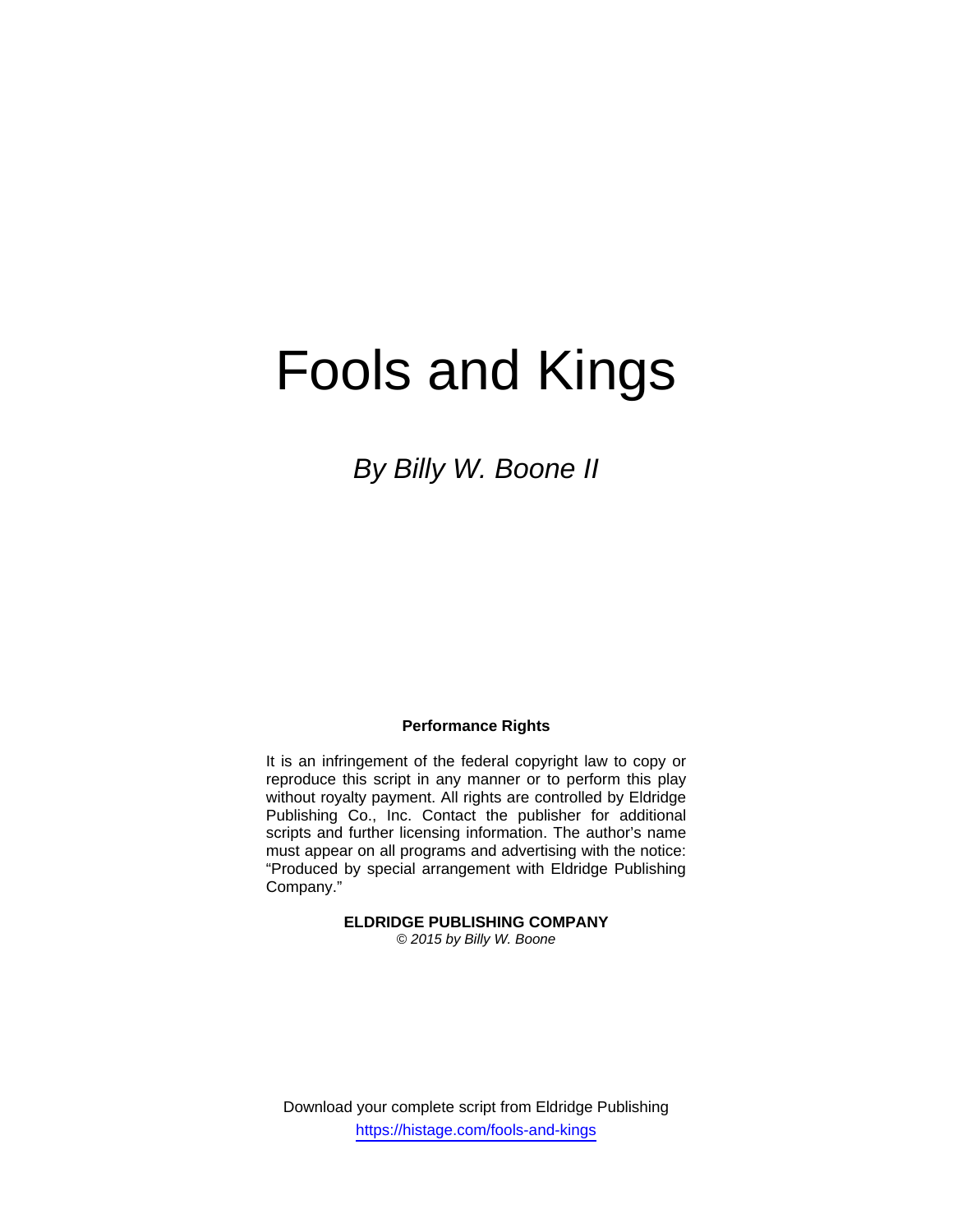*Fools and Kings - 2 -* 

## **DEDICATION**

*For my Heroes: Jim Roberts and Bill Pritchard* 

#### **STORY OF THE PLAY**

Jobie King, well known and loved in his rural area of West Texas for brewing delicious -- albeit unlicensed -- beer, has become a target. His greedy Yankee sons-in-law plan to swindle his illegal brewery away from him and turn it into the newest internet fad. Adding insult to injury, the dastardly duo seek to put Jobie, recently widowed, out to pasture, abandoning him at a nursing home. As avarice and technology threaten to ruin his rustic yet pleasant way of life, the fiercely independent and unrepentant Jobie is determined to take back what is rightfully his. Luckily, he has the help of the spirit of his late wife, and Jess, a young boy unafraid of using buckshot instead of words. Jobie shows his sons-in-law that this ole man will not go quietly into the night.

### **PREMIERE PERFORMANCE**

Lakeside Community Theatre, The Colony, TX (DFW) February and March 2013 Original Cast: Alice McCawley, Perry Goodwyn, Simon Nagles, George Morris, Shane Morgan, Bob Hardin, and Jonathan Winsor. Directed by Lindsey Humphries.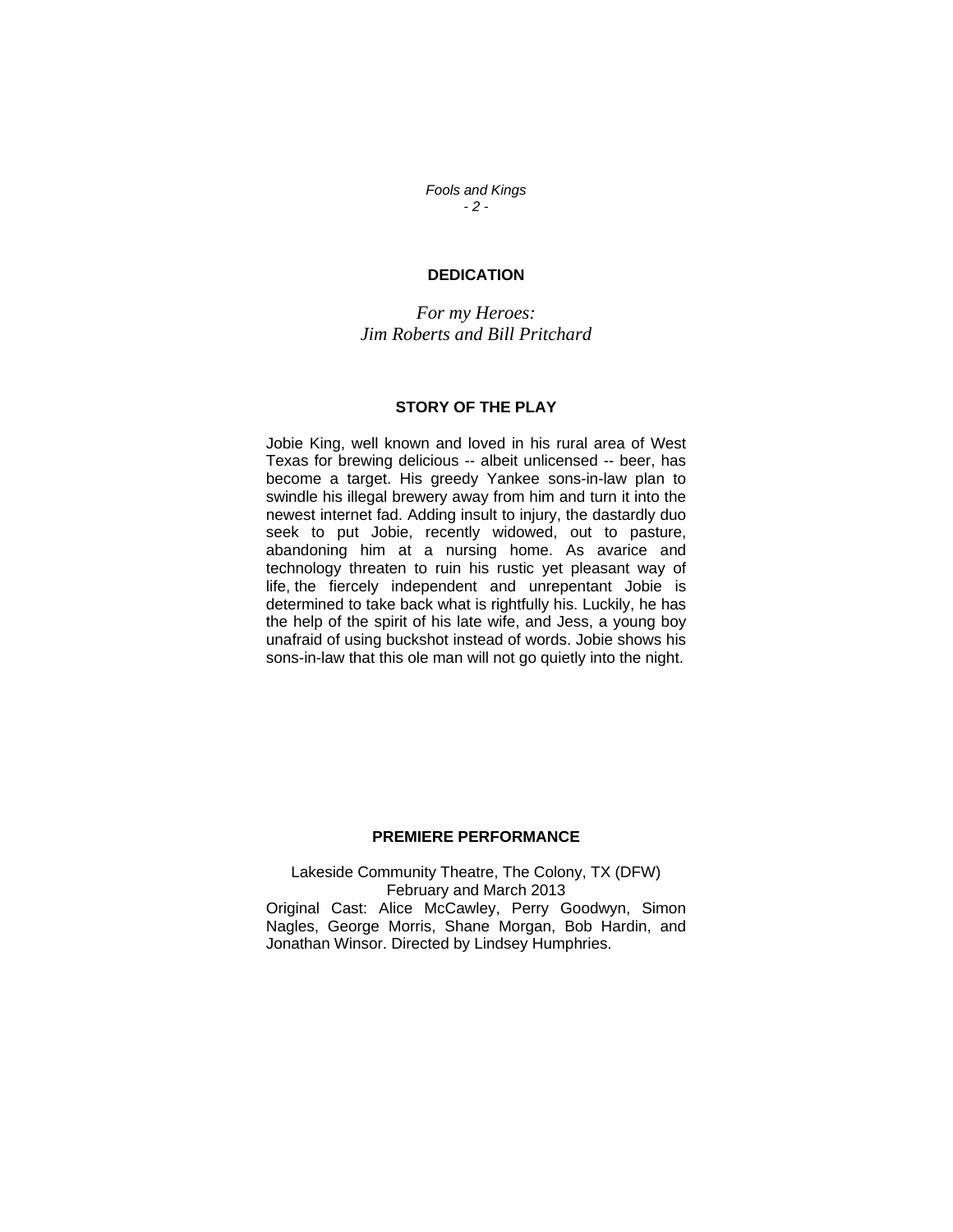*Fools and Kings - 3 -* 

## **CAST OF CHARACTERS**

*(3 m, 1 w, 2 flex, 1 young adult)* 

- **JANIE KING** (f): The deceased wife of Jobie, in her 60s, a very real presence.
- **JOBIE KING** (m): Runs Buffalo Beer Company from his ranch in West Texas, 68 years old.
- **JESS MORGAN:** Jobie's helper, a boy around 12\*.
- **FRANKLIN WASHINGTON** (m): A New York businessman, Jobie's son-in-law, in his 30s.
- **THEODORE ADAMS** (m): A California attorney, Jobie's sonin-law, in his 30s.
- **JIMMIE DALE** (flex): Jobie's friend, in his or her 70s.
- **SHERIFF WATSON** (flex.): The local law**,** in his or her 30s.

\***Casting Note:** Due to the use of alcohol, cigarettes, guns, and cursing in the play, it is suggested that Jess Morgan be played by a small, thin actor or actress in their late teens to early 20s. Costuming and makeup should be utilized to give the appearance of a 12-year-old boy.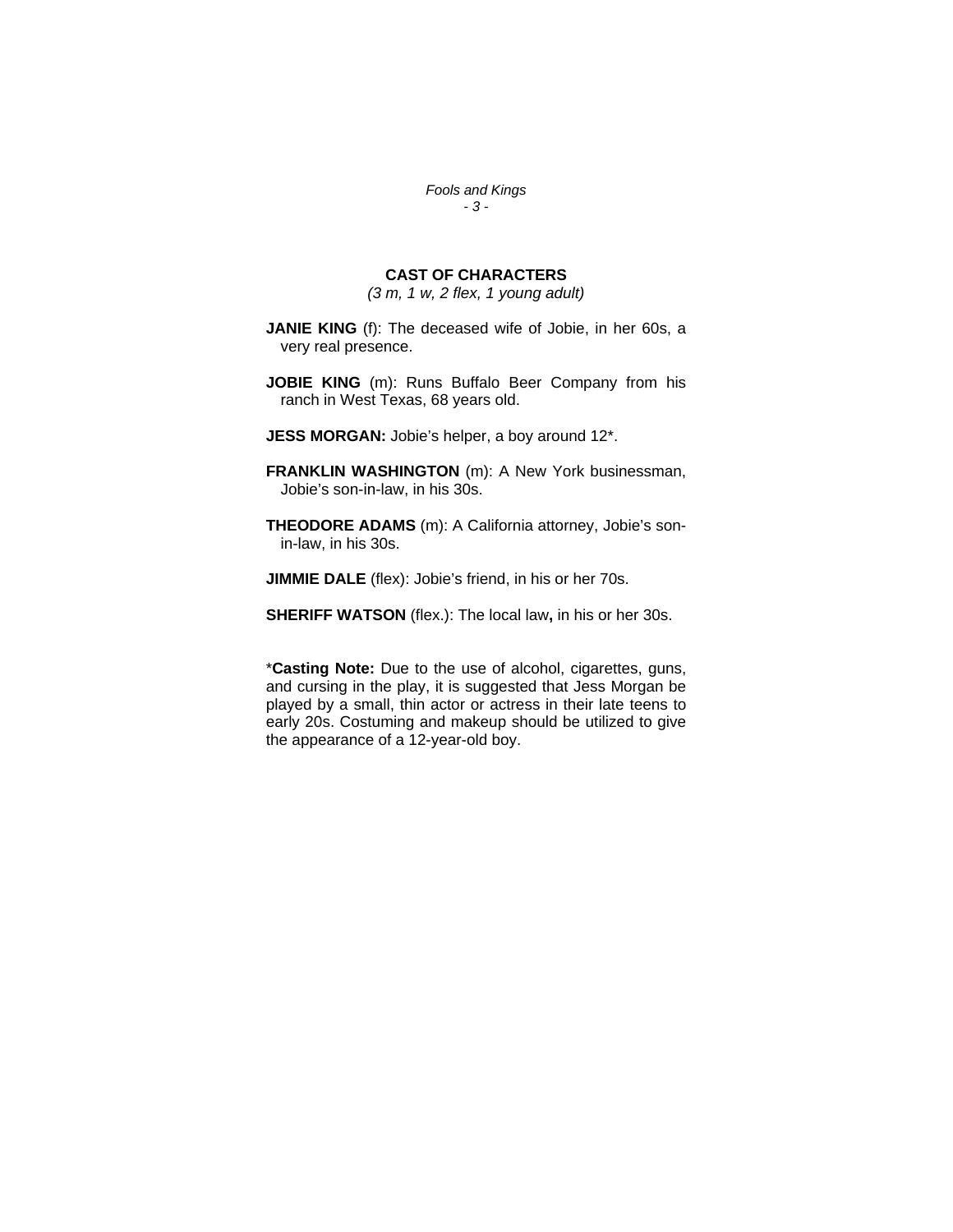*Fools and Kings - 4 -* 

## **SETTING**

The living room of Jobie King's home in rural West Texas. The set can be a realistic recreation of a ranch-style home, or can be simply suggested by the use of two sitting chairs, an end table, a couch with a quilt draped over it, and a dining room table with four chairs. An ice chest with bottled beer sits in the room. There is a mantel with an urn and a picture of young Janie above. There is a rotary phone on one wall. Three exits are used: bedroom, back door, and front door.

Time: The summer of 1999. Scene 1: The first week of June Scene 2: Two weeks later. The third week of June Scene 3: Two weeks later. The first week of July Scene 4: Two weeks later. The third week of July Scene 5: Three days later. The fourth week of July

## **SPECIAL EFFECTS**

A pistol with blanks A swinging mantel A breakable urn full of ash A lighter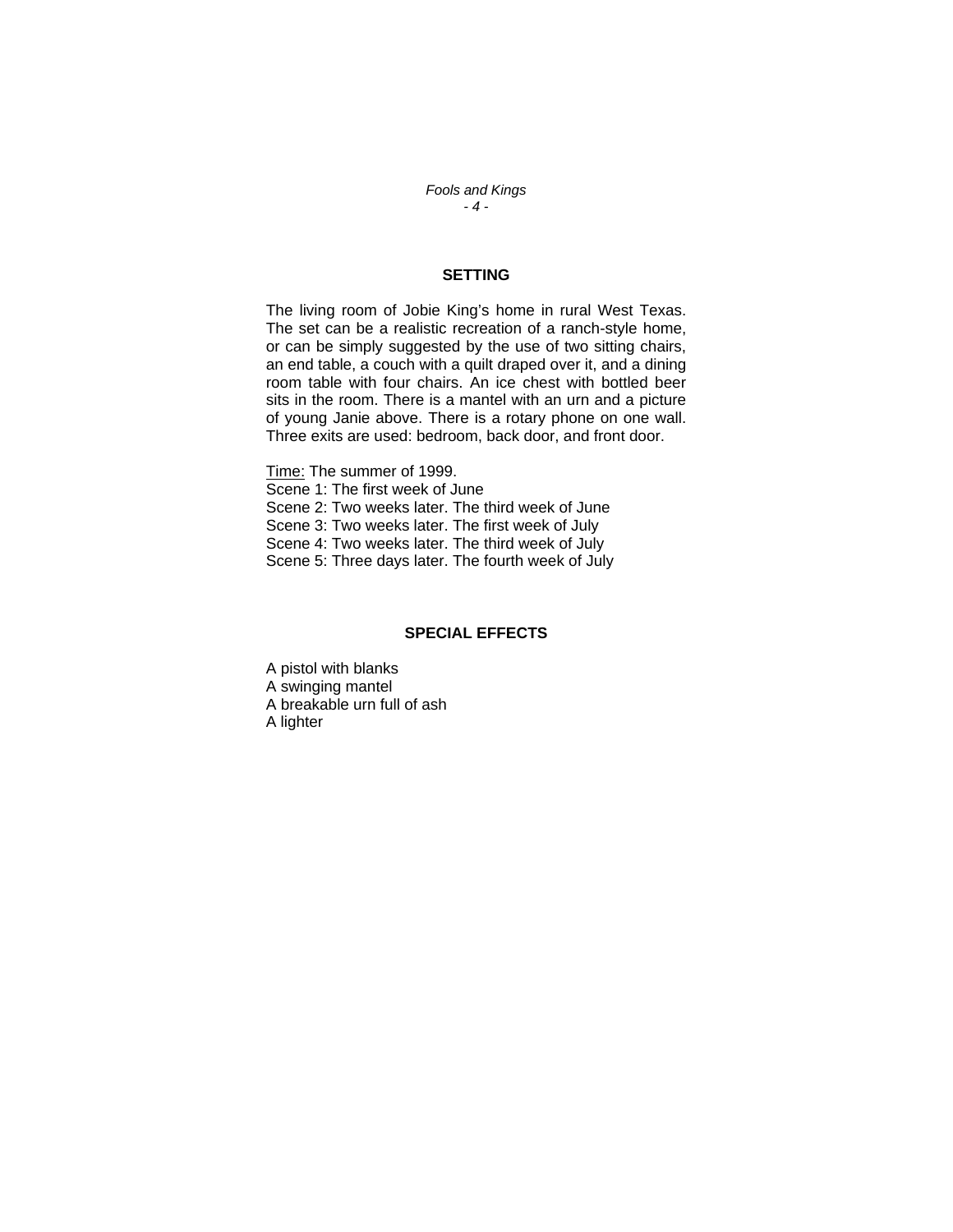#### *Fools and Kings - 5 -*

#### **Scene 1**

*(AT RISE: Rural West Texas. The living room of Jobie King. A sweltering afternoon in the first week of June 1999. JOBIE sits in a worn and weathered chair in the corner of the living room; he is smoking. This is a rare treat for him, and he enjoys every drag. JESS enters and stares intently at Jobie.)* 

**JESS:** I thought you were trying to quit?

**JOBIE:** You know me, Jess. I'm always tryin'! One day I will quit...when they lay me in the ground. *(Pause. Blows a puff of smoke out.)* Since Janie died, I don't see the point in trying to prolong my existence. I got too few pleasures left in this world for me, beer and tobacco are about it. Want to try? *(Offers JESS a drag.)*

**JESS:** Sure. *(Tries the cigarette and coughs.)* Not bad.

**JOBIE:** *(Laughs.)* I know. And they say these things will kill you!!! Bunch of bullshit!!!

**JESS:** *(Coughing.)* Yep. Bullshit!

**JOBIE:** Did I ever tell you my story about bullshit? **JESS:** No. **JOBIE:** Alright. You see there was this bird flying south—

**JESS:** *(Interrupting.)* What kind of bird was it?

**JOBIE:** It doesn't matter. Any kind of bird—

**JESS:** *(Interrupting.)* An ostrich.

**JOBIE:** Not an ostrich.

**JESS:** An emu?

**JOBIE:** No, smaller.

**JESS:** A penguin?

**JOBIE:** No, it has to be a flying bird. Fetch me a beer, Jess.

**JESS:** *(Going to the ice chest.)* A turkey?

**JOBIE:** No, it has to be a migrating bird.

**JESS:** *(Looks in ice chest, to JOBIE.)* We're out.

**JOBIE:** Out?

**JESS:** Yep.

**JOBIE:** Fine, I'll get some more.

*(JOBIE stands and exits the back door. JESS follows.)*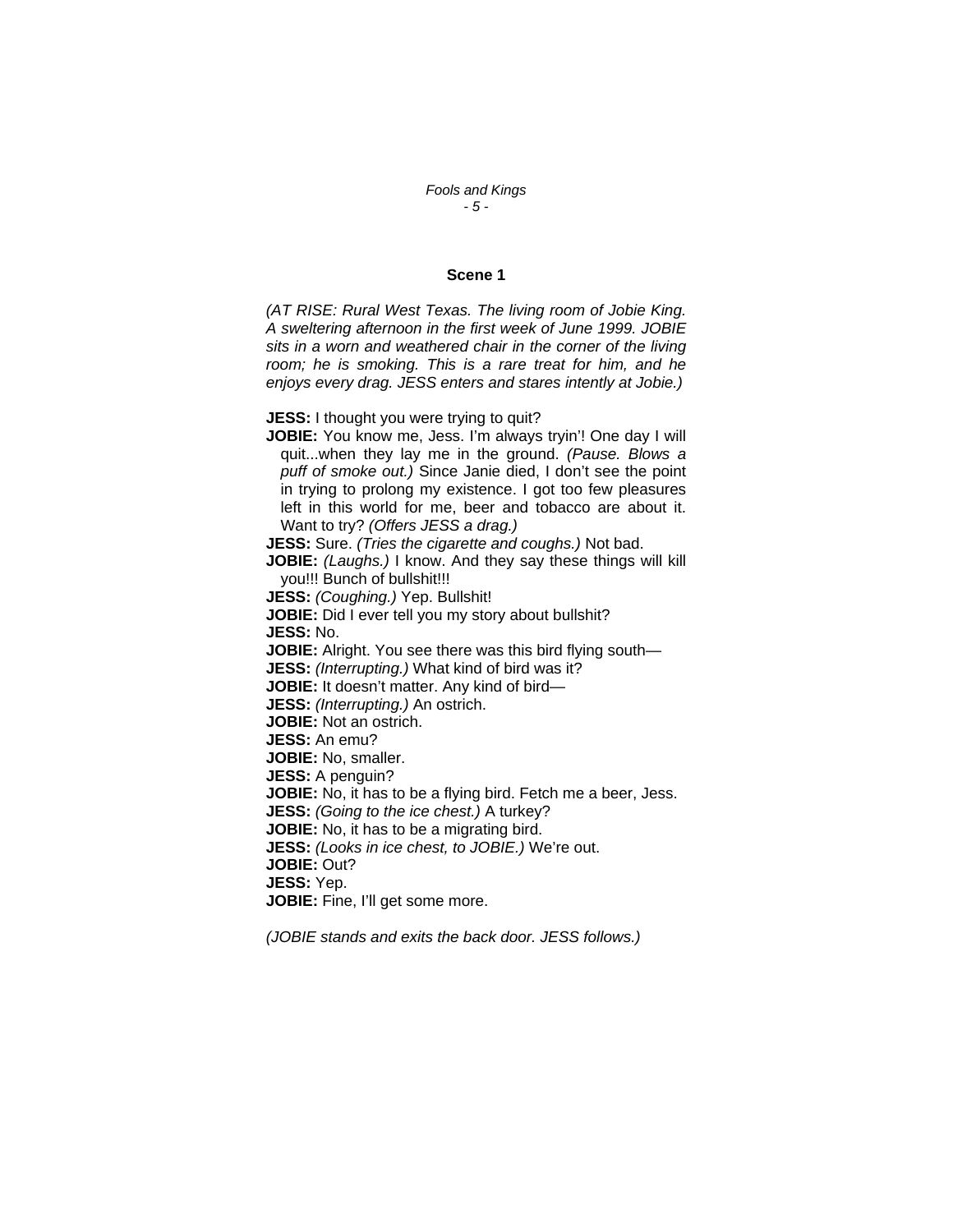*Fools and Kings - 6 -* 

**JESS:** *(As he exits.)* Was it a goose? **JOBIE:** *(Off.)* No, it was not a goose!

*(LIGHTS fade. A SPOTLIGHT rises on JANIE who has appeared DSR.)* 

**JANIE:** All good things must come to an end. At least that's how the saying goes. Most times, the good thing that we mourn the loss of, was born out of less than perfect circumstances. The tortured soul turns his passion into lyrics and songs. The starving artist finds inspiration for his masterpiece and becomes world-renowned. Even Christ's death on the cross preceded his miraculous resurrection. Out of hardship and adversity comes triumph and glory. And so begins the tall tale of Jobie and the Beer-Battered Boys, on a hot June day in the summer of 1999.

*(The SPOTLIGHT fades down as JANIE exits. LIGHTS back. JOBIE enters from the back door with a six pack.)*

**JOBIE:** No, it's a smaller migrating bird.

*(JOBIE puts the beer in the ice chest. JESS enters.)* 

**JESS:** A duck? **JOBIE:** No, a smaller, small migrating bird. **JESS:** A humming bird? **JOBIE:** No! It was a dove, alright? A flock of doves were flying south for winter— **JESS:** *(Interrupting.)* Flight. **JOBIE:** Yes, the flock was on the flight south to find warmer weather for the winter. **JESS:** No, a flight of doves, not flock. Flock is for sheep. **JOBIE:** Oh. So this flight of doves— **JESS:** *(Interrupting.)* You can also use dole or dule of doves. **JOBIE:** Fine. So this— **JESS:** *(Interrupting.)* It's a charm of hummingbirds, a paddling of ducks, and a gaggle of geese!